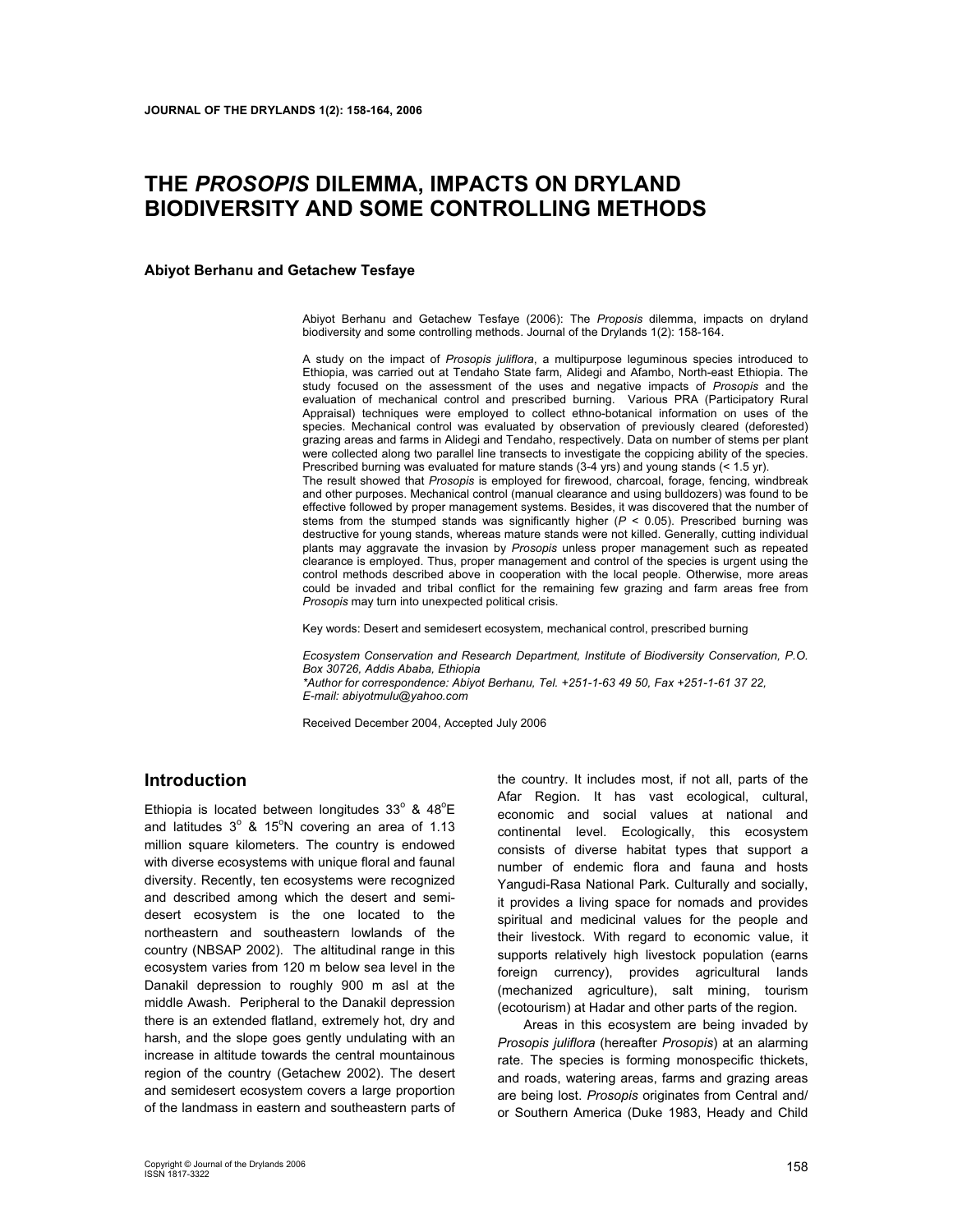1994). The species is now pantropically introduced and is spreading, often as a weed. It is classified as a principal weed in Mexico, a common weed in the USA (area coverage-38 million hectares), and a weed in Australia, Dominical Republic, India, Iraq, South Africa and Venezuela (Harding and Bate 1991, Heady and Child 1994.). The ecology of *Prosopis,* ranges from tropical through subtropical to dry forest ecosystems (Duke 1983). The species can grow in altitudes from sea level to 1500 m asl. In Ethiopia it occurs with altitudes of 450 m to ~1000 m asl currently invading areas in the Afar and Somali Regional States (Getachew 2002). *Prosopis* is reported to tolerate annual precipitation of 150 to 1670 mm, annual temperature of 20.3-28.5°C and a pH of around neutral (Duke 1983).

This study was conducted with the objective to 1) assess the impact of *Prosopis* on humans, domestic animals and dry land biodiversity in general, 2) evaluate the control options for *Prosopis* particularly mechanical control and prescribed burning, and 3) create awareness among the society in areas invaded by the species.

## **The study area**

#### **Topography and climate**

In desert and semidesert ecosystem of the Afar Region there occurs a variety of alluvial fans, salt marshes (playas), and valley incisions (arrays) caused by the Awash River and its tributaries. The region is known for its poorly developed soil that varies depending on topography and climate (Mohr 1971). The desert and semidesert climate is characterized by scant and unpredictable precipitation, bimodal rains (i.e. February-April and July-August rainy periods) (Figure 1), and cloudless days in most parts of the year, hot summer, and temperature that varies in range between 16 $^{\circ}$  to 47 $^{\circ}$ C (NMSA 2002, Hailu et al 2004). Average monthly rainfall record in the area showed that the highest

amount of rainfall is received in August, which is 27 mm and 110 mm at Assaita and Gewane towns, respectively. The driest month in the region is December with less than 2 mm rainfall. The warmest month is May about  $47^{\circ}$ C and  $40^{\circ}$ C at Assaita and Gewane towns, respectively, whereas the coldest month is December with  $16^{\circ}$ C (Gewane).

#### **Biodiversity**

The desert and semi-desert ecosystem harbors valuable animal and plant species many of which are endemic. Some of the endemic and endangered plants (Ensermu et al 1992) include *Acacia prasinata*, *Boswellia ogadensis*, *Euphorbia doeloensis*, *E. ogadensis* and *Indigofera kelleri*. Some of the most commonly occurring wild animals in this ecosystem are Wild ass, Soemmering's Gazelle (Berihun 2001), Zebra, Warthog (Hailu et al 2004), baboons and jackal (personal observation). Getachew (2002) described about nine habitat types in this ecosystem, namely, *Acacia* woodland, grassland, open bush/shrub land, desert grass steppe, riparian vegetation, wetland, rock desert, sand/salt desert and settlement area. Desert and semidesert ecosystem is characterized by being devoid of any conspicuous vegetation (for example, the Danakil depression) to areas moderately well vegetated with shrubs (rarely trees), bush/shrub steppe, grass steppe and a variety of annual plants and succulents. Dominant plant species in this ecosystem, among others, are *Acacia nilotica, A. ehrenbergiana, A. senegal, A. etbaica, A. tortilis, A. brevispica, A. zanzibarica, A. oerfota, Balanites aegyptiaca, B. rotundifolia, Calotropis sp., Atriplex sp., Boscia angustifolia*, *Tamarix nilotica*, *Phoenix reclinata*, *Ficus sp., Ziziphus spina-christi, Cadaba rotundifolia, Capparis tomentosa, Terminalia brevipes* and *Phyllanthus* sp. Among the grasses are *Setaria, Hyparrhenia, Eragrostis, Cenchrus, Sorghum, Ochtochloa*, *Dactyloctenium* and members of the *Aristidae.* 



Months

Fig. 1. Climate diagram of the study sites showing mean annual temperature and rainfall for the last 20 years (1981- 2000) (source: NMSA, 2002)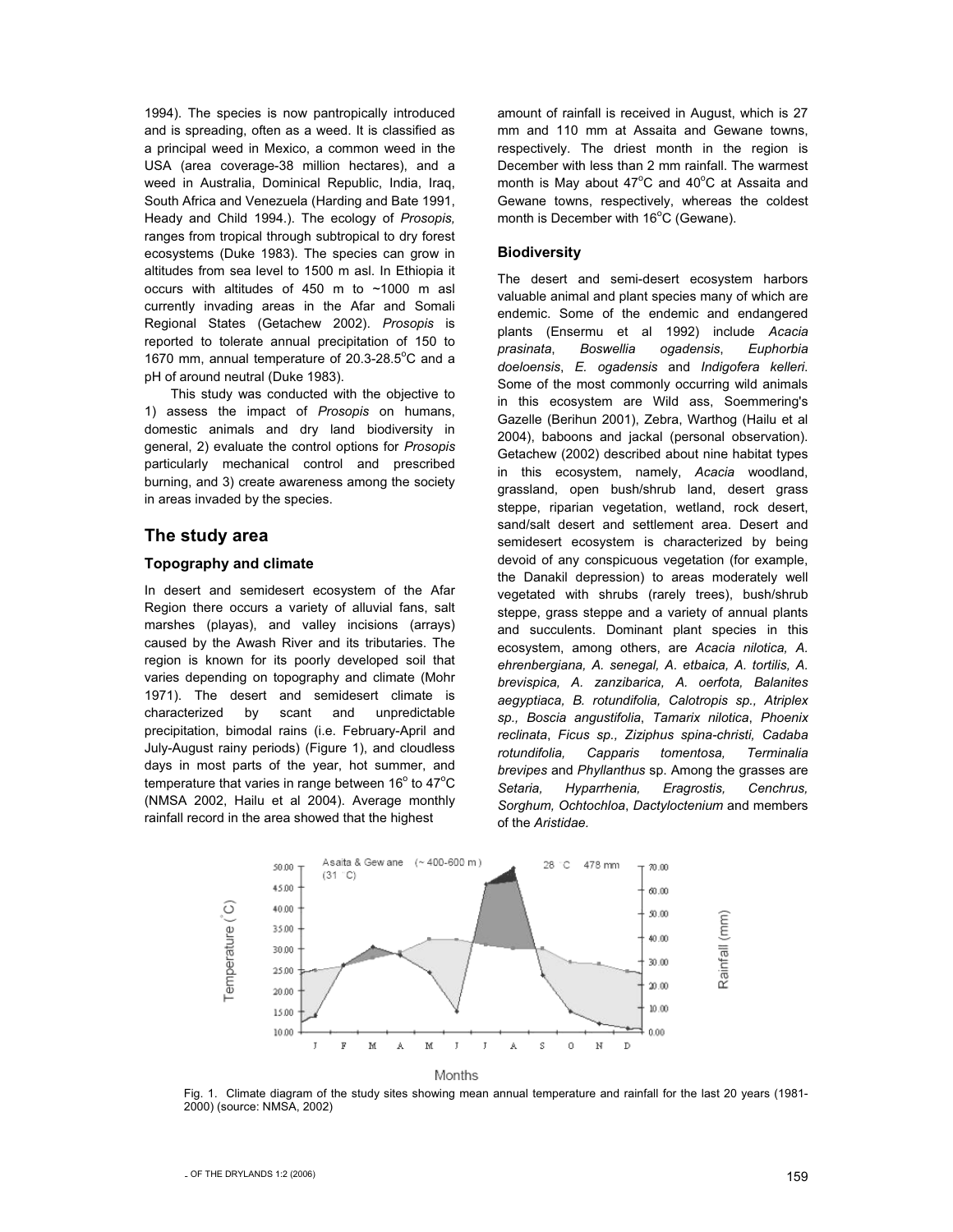# **Materials and methods**

#### **The plant material**

*P. juliflora* belongs to the family *Fabaceae* (Leguminosae), subfamily *Mimosoideae* and genus *Prosopis* (Asfaw and Thulin 1989). The species could be a tree or shrub, and is armed with stipular spines 0.5-2.5 (-5) cm long. Leaves have 1-2 (-4) pair of pinnae; the number of leaflets could be 6-29 pairs with sizes 6-23 mm x 1.5-5.5 mm and glabrous surfaces. Flowers are yellowish in speciform racemes, 5-10 (-15) cm long. The pod is pale brown, linear, straight or slightly curved, 8-29 cm x 0.8-1.7 cm, compressed and with a sugary-pulpy mesocarp. *Prosopis* is salt-tolerant, growing near water holes and along wades at low altitude in southeast and northeast lowlands of Ethiopia; it is native to America (Asfaw and Thulin 1989). It is now widely cultivated in the tropics for shade, timber and forage.

The most important reasons for its fast invasion into semiarid and arid ecosystems are due to the role of livestock, deer, rabbits, and rodents in dispersal of the seeds (Heady and Child 1994). The role of rodents is often minimal as they travel short distances compared to livestock and other higher animals. Accordingly, livestock trailed at the rate of 15kms per day would transport *Prosopis* seeds in their digestive tracts more than 100 kms in a week's time.

*Prosopis* is propagated through its seeds, root suckers, and hardwood cuttings (Hailu et al 2004). Studies revealed that 12% to 45% of *Prosopis* seeds ingested by animals could pass unharmed through their digestive tracts. Seeds ingested by livestock typically have higher germination rates. According to Hailu et al (2004), the number of seeds recovered from one kilogram of droppings of each animal under study (goat, camel, warthog, cattle) ranged between 760 (goats) to 2833 (cattle). This shows that cattle are the major dispersers of seeds followed by warthogs, camels and goats.

The seeds can germinate under considerable moisture stress and temperature that ranges between 20-40°C. Some studies (e.g. Hailu et al 2004) showed also that seeds that are treated in hot water or with acid germinate better than untreated seeds. Seeds retained within intact pods can remain viable for up to 40 years, but exposed seeds dry out or decay more rapidly (Cronk and Fuller 2001). Seeds typically germinate from soils at depths of 1-2 cm. At the seedling stage the root: shoot growth can be up to 10 times. The mature trees bear fruits after three to four years.

## **Data collection and analysis**

The impacts of *Prosopis* were assessed from December 12, 2003 to January 2, 2004 through field observations and holding interviews with the local people in areas with potential problems. Various PRA (Participatory Rural Appraisal) techniques were employed to collect ethno-botanical information on uses of the species. The techniques include semistructured interviews (individual and group discussion) and field observation (Martin 1995, Cotton 1996). Ten key informants of which six are uneducated and four educated were selected based on comments and recommendations from elders and authorities. Mechanical control was evaluated by observation of previously cleared (deforested) grazing areas and farms in Alidegi and Tendaho, respectively. Thus, data on number of stems per plant were collected along two parallel line transects 200 m apart to investigate the coppicing ability and its impact on the vegetation, grazing fields, farms and settlement areas as well as the role of nomads in aggravating *Prosopis* invasion. Analysis of variance (one way ANOVA) was used to reveal the difference in number of stems in stumped and nonstumped individuals using a software program known as statistical package for social scientists (SPSS 10.0 for Windows, 1999*).* Prescribed burning was evaluated at Alidegi grazing field and Afambo farmland at two age groups of <1.5 yrs and 3-4 yrs, respectively. Selected photographs of dispersal agents, status of invasion at a farmland and a trial of prescribed burning were taken.

# **Results and discussion**

## **The uses of** *P. juliflora*

The use values showed that *Prosopis* is largely employed for firewood, fencing, windbreak and forage in the study area (Table 1). All informants reported no medicinal uses of the species and all educated informants and few local farmers pointed its use for enhancing soil fertility and the consumption of its edible fruits by local children. The overall evaluation indicates the wide usage of *Prosopis* for different purposes though many people still complain that its negative impacts outweigh the uses.

Table 1. Evaluation of *Prosopis* on seven use criteria (4=best; 3=very good; 2=good; 1=fair; 0=least). Note that the mean use value is the mean value given by ten key informants

| Uses         | Mean value | Remark      |
|--------------|------------|-------------|
| Firewood     |            | <b>Best</b> |
| Charcoal     | 2.4        | Good        |
| Forage       | 3.6        | <b>Best</b> |
| Medicinal    |            | Least       |
| Fencing      |            | <b>Best</b> |
| Wind break   | 3.6        | <b>Best</b> |
| Others $1$   | 1.6        | Good        |
| Overall mean | 274        | Very good   |

<sup>1</sup> Enhancing soil fertility, food for man, etc.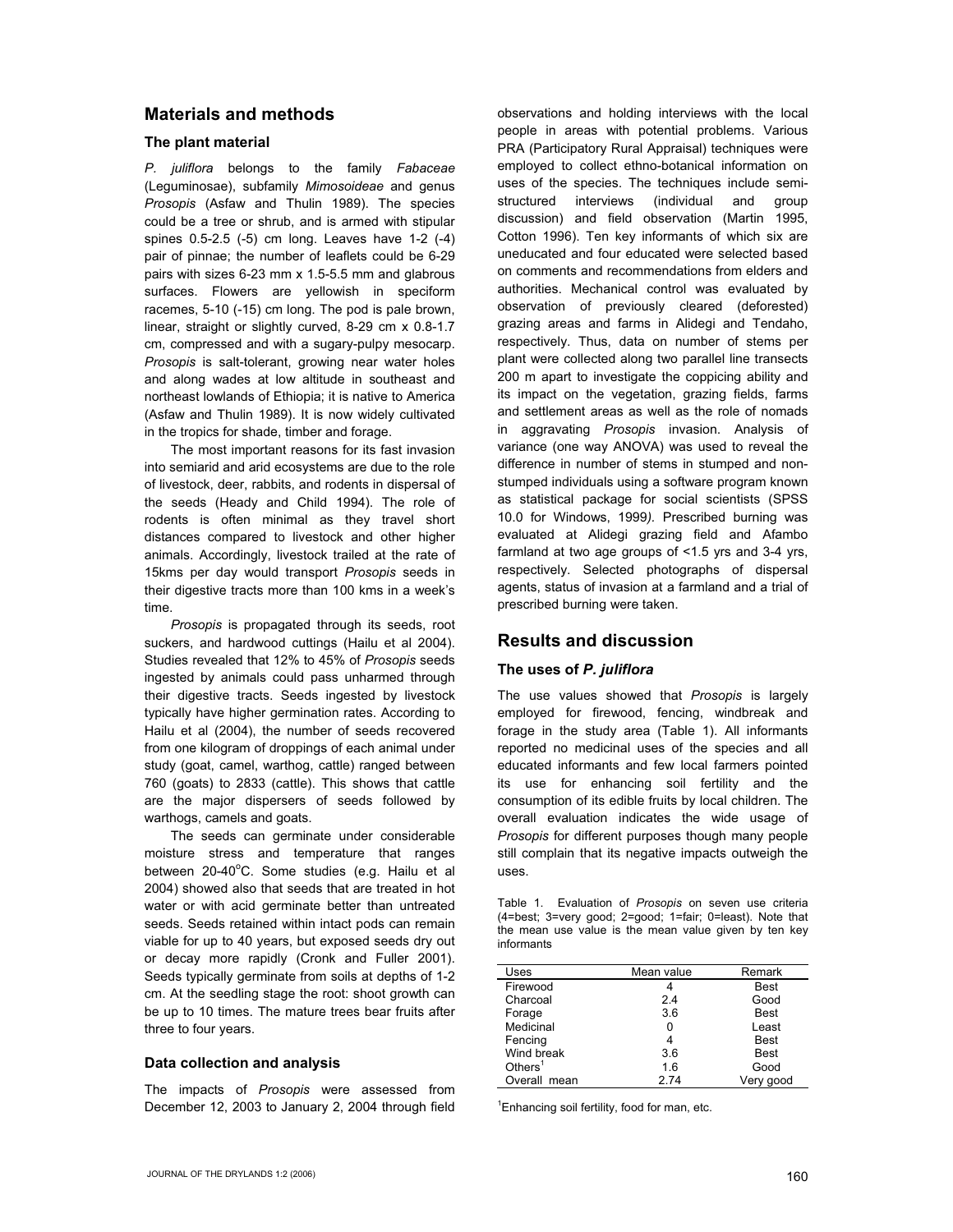## *Firewood and charcoal*

*Prosopis* is a good fuel wood candidate, with specific gravity 0.70 or higher and the wood has been termed "wooden anthracite", because of its high heat content, burning slowly and evenly and holding heat well (Duke 1983, Anonymous 1991). In Afar and Somali Regions of Ethiopia the local communities mainly the urban dwellers are using *Prosopis* for cooking and heating. In some places charcoal is produced and transported to major cities.

#### *Fodder, shade and fence*

The leaves and pods are used as forage for livestock. However, ingestion of pods over long periods of time will result in death to cattle (Duke 1983). *Prosopis* provides also good bee forage yielding superior or high quality honey (Duke 1983). It is also useful for soil protection and as windbreak. The local people also use *Prosopis* for live fence, shade (both for human and livestock) as well as ornamental purposes. In fact, it is not very uncommon to see *Prosopis* as shade tree as one travels from the Middle Awash along the way to the eastern periphery of the country.

## *Improvement of microclimate and soil fertility*

In many parts of the study area it has formed a monospecific *Prosopis* thicket changing the scenery and the microclimate of the area. It is known to be drought and salt tolerant and invaded several degraded and bare sandy soils. Moreover, it also served for mitigation of desertification by colonizing abandoned farmlands due to salinity problems. Soils under the crowns of *Prosopis* in the desert usually have ten times more nitrogen (0.3%) than those under non-nitrogen fixers (0-0.03%) (Bhatia et al 1998). In the middle Awash reports have shown that (during the 2003 cropping season only) about 500 hectares of previously abandoned cotton farm field due to soil salinity problem were reclaimed after being colonized by *Prosopis*. Similarly, nearly 300 hectares of abandoned farmlands were also reclaimed at lower Awash (Getachew and Abiyot 2004). Thus, it is an important species for improvement of soil fertility as well as mitigation of desertification, which is a major problem of irrigated agriculture in arid and semiarid regions in Ethiopia.

*Prosopis* has, therefore, both economic and ecological benefit, which can be summarized as follows: it can be used for fuel wood, charcoal production, stock feed (especially during drought periods when no other green feeds are available), live fence, quality honey production, shade to human and livestock, ornamental crafts, for changing the scenery of the arid region, changing the microenvironmental condition, for soil protection and

as wind break and for improving soil nitrogen and land reclamation that helps in mitigation of desertification.

## **Negative impacts of** *P. juliflora* **on humans, domestic animals and biodiversity**

Due to severe environmental degradation in the area the ecosystem has lost its natural immunity to react against invasive species. Thus, *Prosopis* has become a problematic species expanding at an alarming rate in the region. It is fast growing, drought resistant, and with a remarkable coppicing power. Such unique adaptive traits of the species have got negative impact for local biodiversity and ecosystems (Getachew and Abiyot 2004, Hailu et al 2004).

## *Health problems*

The thorn of *Prosopis* on penetrating the eye or skin of human and animals causes more inflammation than expected from the physical injury. An injury from the thorn of this species does not heal easily despite intensive medical treatments (personal communication with the pastoralists). The irritation may be due to waxes (Sharma 1981). The local inhabitants are severely affected by injury from the thorns of *Prosopis* and are complaining about its rapid colonization of the area. Using the wood in a fireplace can also cause dermatitis (Duke 1983). The available reports on cattle toxicity vary. According to reports by local Afar pastoralists, the ingestion of the pod over long periods of time will result in death of cattle. Stomach poisoning by the pod may induce a permanent impairment of the ability to digest cellulose. This might be due to the high sugar content of the pod that depresses the rumen bacterial cellulose activity and finally killing the animal.

## *Impact on biodiversity*

*Prosopis* has a negative impact on pasturelands or arable fields (Getachew 2002, Hailu et al 2004), because it responds positively to overgrazing and denuded grassland ecosystems are subsequently converted to unusable bush lands. The invasion is aggravated by the aid of different dispersal agents such as cattle, camels and goats (Figure 2). The conversion of *Prosopis* invaded fields back to original condition would be very difficult and very costly (in terms of money, time and logistic resources). *Prosopis* replaced the local biodiversity in several spots in Afar region, mainly rangelands and dry riversides. In such areas the grasslands are no more used for grazing by the livestock. The species also reduced the total biodiversity of the arid and semiarid regions by reducing their abundance, distribution, and more importantly by changing the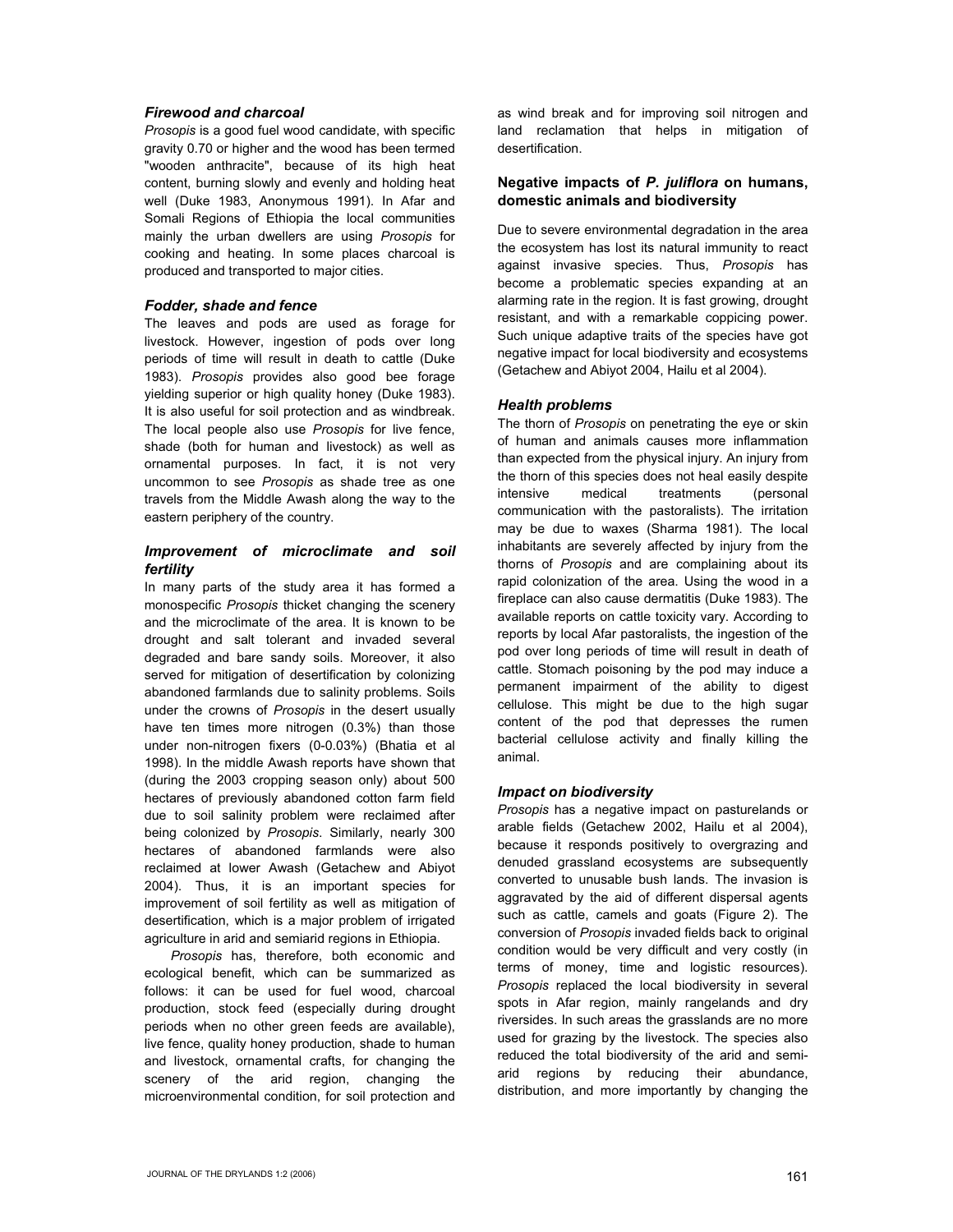

Fig. 2 a, b & c. Goats, camels and cattle feed on *Prosopis* fruits thereby dispersing the seeds; d, *Prosopis* invades watering and farm areas (Photos: Abiyot Berhanu)

ecosystem function from rangeland to *Prosopis*  thicket. By doing so, it will eventually evict/push out the local Afar pastoralists (that solely depend on natural pasture for their cattle) from their home and pasture fields aggravating food and feed shortage in the region.

#### **Public perception towards** *P. juliflora*

The Afar and Somali pastoral communities generally have a negative attitude towards the species. That means that its negative impact of colonizing rangelands, farming areas, prohibiting access to waterways and causing health problems both to human and their livestock outweighs the positive impact. On the other hand, the urban communities in the regions, professionals and natural resource experts at the same time have both negative and positive attitudes towards the species. Hence, in the study areas, the dilemma still exists and no clear decision has been made or no management plan on this species is available, yet.

#### **Prevention and control**

Recently, the Institute of Biodiversity Conservation is undertaking a preliminary ecological survey and pilot experiments in the control of this invasive species. Thus, some methods such as mechanical control, prescribed burning and chemical control were adopted from countries with better experience. Chemical control, though considered effective in some countries, is not recommended from the environmental pollution point of view. For information regarding prevention of livestock, chemical control, harvesting and utilization and controlling deliberate introduction of *Prosopis* the reader is referred to Getachew and Abiyot (2004).

#### *Mechanical control*

In Tendaho State Farm, almost no regeneration was observed since the area (farm) has been managed well in the production of cotton. Thus, this method i.e. manual clearance and using bulldozers followed by proper management system was found to be effective. Despite this, it was pointed out that yearly clearance was needed to prepare the land for cotton production; otherwise *Prosopis* regrowth is frequent, because it is not totally controlled by mechanical intervention. This could be due to three events: first, *Prosopis* regrowth from the remnant root and stem stocks may take place; secondly, regeneration could be possible from the soil-stored seed banks (Hailu et al 2004). Thirdly, livestock brought to the cotton farm for grazing (after harvesting livestock is allowed to graze in the farm) might bring the seeds of *Prosopis* thereby functioning as seed dispersers. In Alidegi grazing fields, stem count revealed that the number of stems from the stumped stands was significantly higher  $(P = 0.034)$  (Table 2). This has a negative consequence on forage undergrowths as many stems block light and occupy more space.

Table 2. Comparison of stumped and non-stumped stands of *Prosopis* in Alidegi grazing fields

| <b>Status</b>                        | Mean no. of<br>stems per<br>plant | No. of plants<br>or stocks<br>observed |
|--------------------------------------|-----------------------------------|----------------------------------------|
| Stumped $+$ no additive <sup>1</sup> | 12 <sup>a</sup>                   | 33                                     |
| Not stumped                          | :5                                | 38                                     |
| Stumped + Kerosene                   |                                   | 30                                     |

<sup>1</sup>Individuals had been cut on the average 0.30 m above ground level

a Means are significant at 0.05 significance level (*P* = 0.034) (Tukey's test)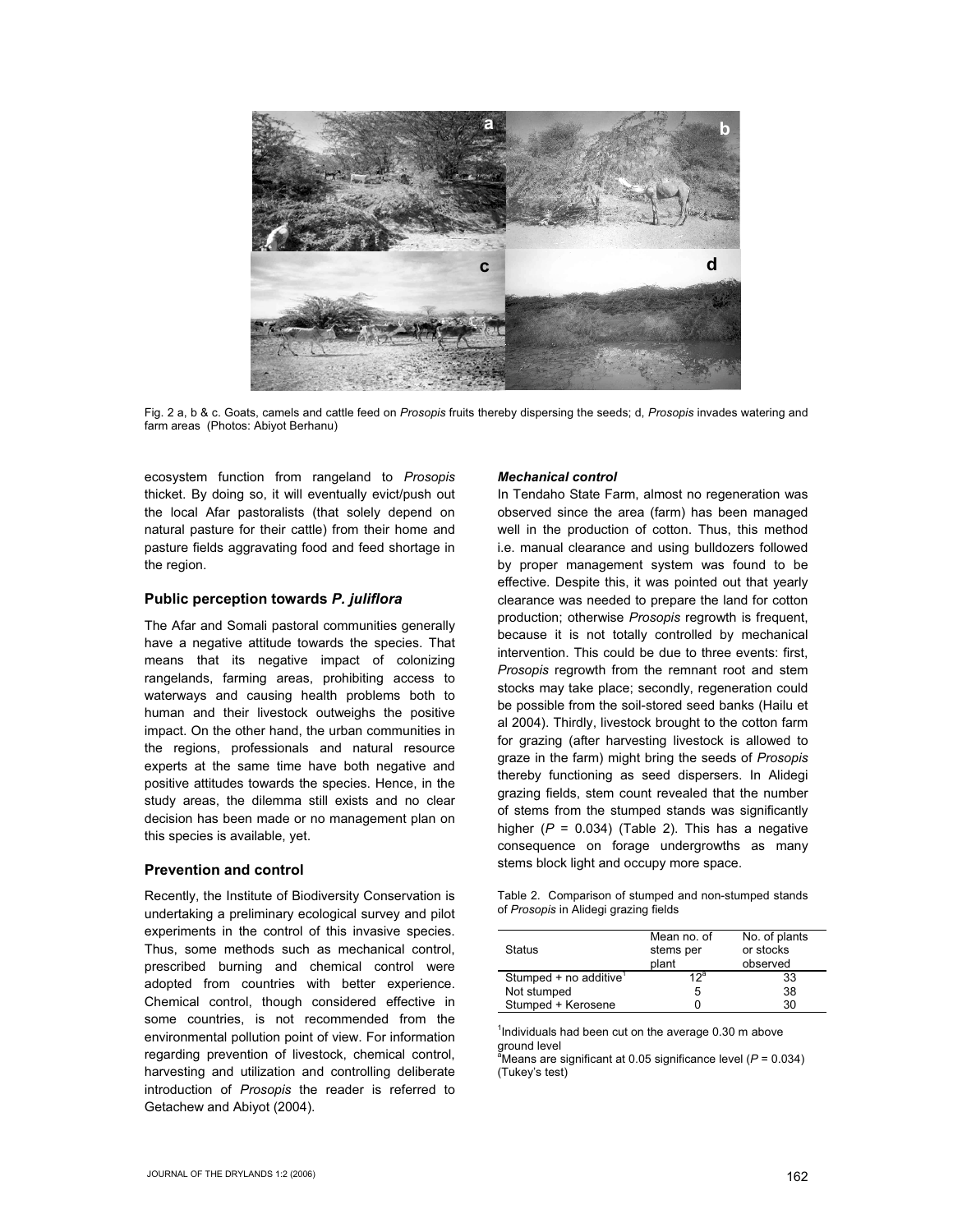Hailu et al (2004) found out those individuals stumped 10 cm below ground did not regenerate after a couple of months, however, those individuals cut at any height above ground had high regeneration. Hence, cutting individual plants above ground may aggravate the invasion by *Prosopis* unless proper management such as repeated clearance is employed. On the other hand, addition of Kerosene on root and stem stocks was found to be effective in killing the stocks and slowing down regeneration from the sprout (personal communication). However, this method is not recommended from the environmental pollution point of view. Generally, application of mechanical control seems expensive in terms of time, energy and money.

#### *Prescribed burning*

Prescribed burning was destructive for young stands (Figure 3) whereas mature stands were not killed (Table 3). Note that *Prosopis* matures after 3-4 years. Heady and Child (1994) have also arrived at a similar conclusion. In fact, the present result might show a low effectiveness of prescribed burning unless a proper follow up is employed for a year or more.

Table 3. Effectiveness of prescribed burning of *Prosopis* at different ages

| Age                                                  | Stand<br>characteristics              | <b>Effectiveness</b><br>of burning |
|------------------------------------------------------|---------------------------------------|------------------------------------|
| Young $(< 1.5$ yrs)<br>Mature <sup>1</sup> (3-4 yrs) | Sparse<br>Thick with closed<br>canopy | High<br>l ow                       |

<sup>1</sup>Individuals with fruits

The combination of different prevention and control treatments followed by prescribed fire may be effective for both the controlling and prevention of especially young *Prosopis*. Generally, prescribed burning is the most appropriate method used by far for the control and prevention of young *Prosopis* in different countries (Heady and Child 1994).

# **Conclusion and recommendations**

*Prosopis* continues invading new areas and driving out pastoralists and farmers from their localities. Thus, proper management and control of *Prosopis* is urgent using the control methods suggested above in cooperation with experts and the local people. Otherwise, threats of the local biodiversity would be aggravated. Besides, tribal conflict for the remaining few grazing and farm areas free from *Prosopis* may turn into unexpected political crisis. Thus, the following points are recommended for better management and control of the species:

- 1. Identify those areas with potential uses as grazing, farms, and settlement and introduce prevention methods such as avoiding the usage of mature plants for fencing, otherwise by removing the ripe pods, and quarantine livestock for at least six days before moving them to new areas;
- 2. Organize the people (form task force) to control *Prosopis* mechanically (manually) in areas with potential uses for farming, settlement, grazing and other uses before the species becomes mature (bear fruits);
- 3. Remove *Prosopis* seedlings at the early stage (<1.5 yrs) and/or apply prescribed fire under controlled conditions;
- 4. Avoid cutting the plant randomly as it has strong coppicing ability if proper management such as repeated clearance is lacking;
- 5. Avoid taking the fruit to other/new areas and educate the people not to do so.

*Acknowledgements* - The authors would like to acknowledge the Pastoralists, staff of the Agricultural Bureau and Natural Resources Management of Afar and Somali Regional States. The research was conducted as part of the usual activities of the Institute of Biodiversity Conservation and the whole cost was covered by the Institute. Dr. Minassie Gashaw from EWCO has been a great help in advising in the evaluation of prescribed burning. The anonymous reviewers of the abstract and the full paper are also kindly acknowledged.



Fig. 3. Trial of prescribed burning on *P. juliflora* younger than 1.5 years. White arrow shows burning area (Photo: Abiyot Berhanu)